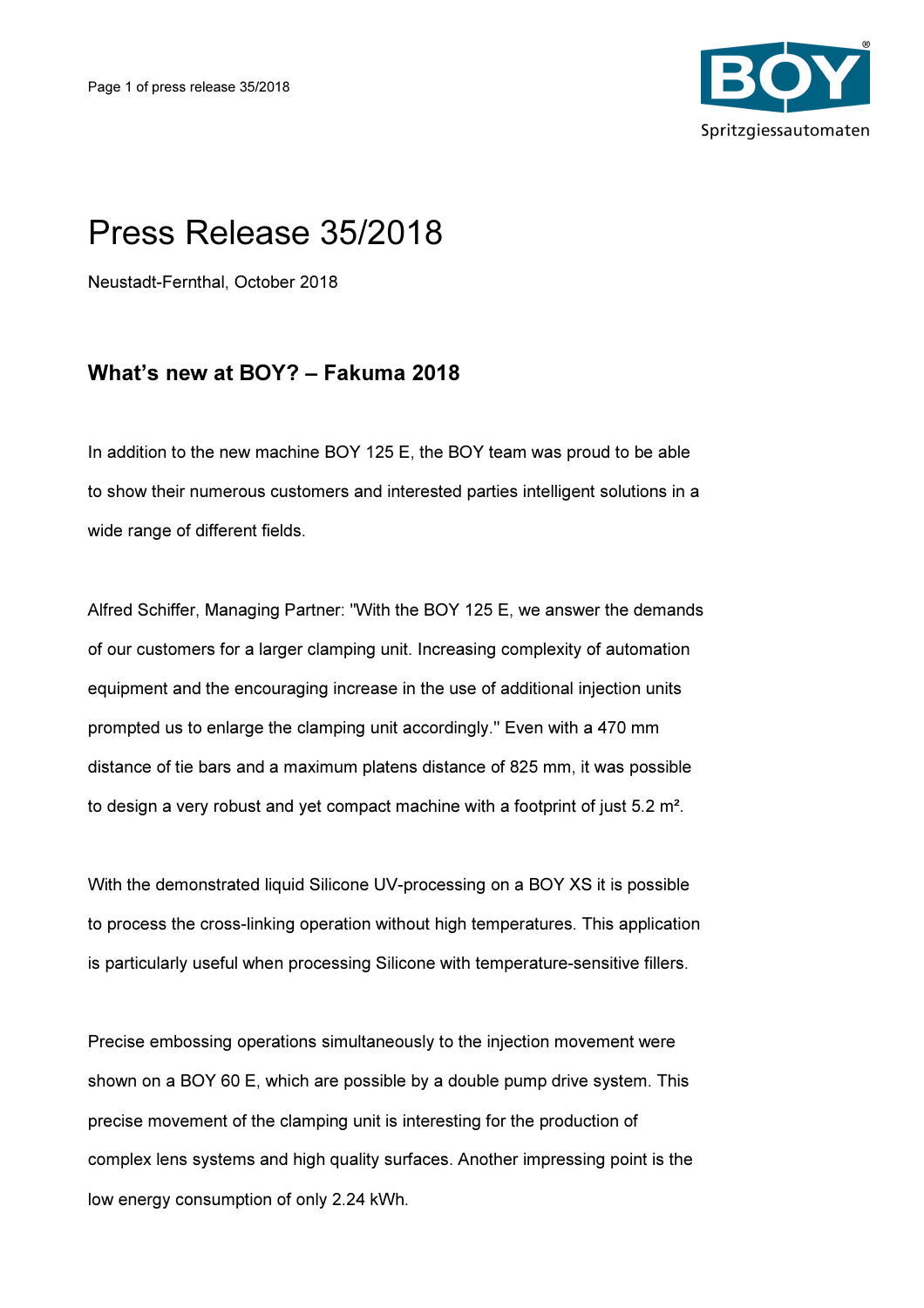

The new development of the in-house manufactured handling system BOY LR 5 allows the use of the recognized operator-related control philosophy of BOY for the removal of parts. In addition to the easy handling, the "Boy-typical" robustness and the excellent price-performance ratio, all aspects relevant for the manufacturing were successfully implemented.

The fact that all BOY machines at the trade fair booth were connected to the ProSeS host computer system allows an insight into the production process of each moulded part. For each manufactured part, all desired process values can be reproduced by means of a printed QR-code during the entire service life of the moulded part.

Especially parts with food contact or medical products must always be kept in a clean environment. To keep this effort in the environment of the injection moulding machine on a low level, it is useful to pack the parts directly after production to ensure an effective protection against contamination. Simultaneously, the complete packaging up to readiness for dispatch can be implemented automatically. BOY demonstrated this impressively on a BOY 35 E injection moulding machine. Here too, the ProSeS host computer system can accompany the production process up to the preparation of the order- and dispatch documents.

In relation to the trade fair topic "Digitalisation", BOY demonstrated its capability in the field of service. At the Fakuma the BOY Remote Service (BRS) was elucidated. In this case, the customers can send online pictures of a machine to the Service-Centre in Neustadt-Fernthal via a Smartphone. Thus, the BOY-Service-Techncians "look over the shoulder" of the user and offer interactive